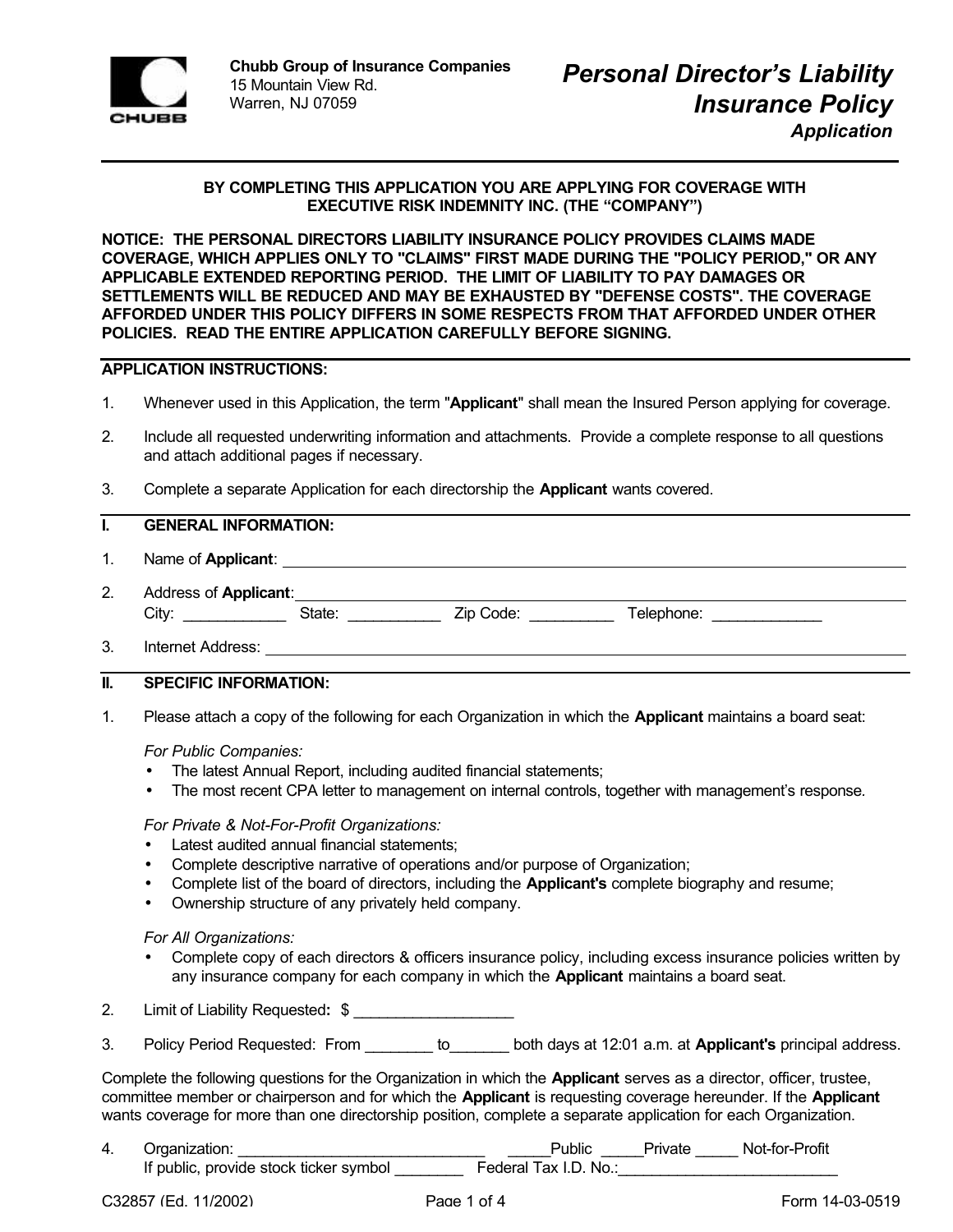

|  | Date Applicant was elected to the board of directors: | Date term expires: |  |
|--|-------------------------------------------------------|--------------------|--|
|  |                                                       |                    |  |

- 6. How many board meetings were held in the last year? **Applicant's** attendance record? \_\_\_\_\_\_\_\_\_\_\_ (meetings attended/meetings held)
- 7. Does **Applicant** serve as chairperson, "lead director" or on any board committees? If yes, please explain and answer question 8. If no, skip to question 9.

\_\_\_\_\_\_\_\_\_\_\_\_\_\_\_\_\_\_\_\_\_\_\_\_\_\_\_\_\_\_\_\_\_\_\_\_\_\_\_\_\_\_\_\_\_\_\_\_\_\_\_\_\_\_\_\_\_\_\_\_\_\_\_\_\_\_\_\_\_\_\_\_\_\_\_\_\_\_\_\_\_\_\_\_\_\_\_\_\_\_\_ \_\_\_\_\_\_\_\_\_\_\_\_\_\_\_\_\_\_\_\_\_\_\_\_\_\_\_\_\_\_\_\_\_\_\_\_\_\_\_\_\_\_\_\_\_\_\_\_\_\_\_\_\_\_\_\_\_\_\_\_\_\_\_\_\_\_\_\_\_\_\_\_\_\_\_\_\_\_\_\_\_\_\_\_\_\_

8. **Applicant's** attendance record at committee meetings? \_\_\_\_\_\_\_\_\_\_\_\_\_\_\_\_\_\_\_\_\_ (meetings attended/meetings held)

- 9. Does the **Applicant** have an ownership interest in the Organization? \_\_\_\_\_ Yes \_\_\_\_\_ No If yes, number of shares held \_\_\_\_\_\_\_\_\_\_\_\_\_\_\_\_\_\_\_\_\_\_\_ Percentage of outstanding shares
- 10. Please answer the following questions and provide an explanation for any "yes" answers.

|    | a. Is Applicant a present or former employee of the Organization?              | Yes  | N٥ |
|----|--------------------------------------------------------------------------------|------|----|
|    | b. Is Applicant an employee of present/former auditor of the Organization?     | Yes  | No |
|    | c. Is any family member of Applicant an employee of the Organization?          | Yes  | N٥ |
| d. | Does the Applicant have any relationships or responsibilities that create      |      |    |
|    | the potential for a "conflict of interest"?                                    | Yes  |    |
|    | e. Is the Applicant associated with any entity that receives annual charitable |      |    |
|    | donations from the Organization in excess of \$10,000?                         | es ⁄ |    |

- 11. Does the **Applicant** receive any compensation from the Organization other than for board services? Let us a let us a let us a let us a let us a let us a let us a let us a let us a let us a let us a let us a le
- 12. Has the board of directors affirmatively waived any code of business conduct or code of ethics since the **Applicant** was elected to the board of directors? Yes No If yes, please explain.

\_\_\_\_\_\_\_\_\_\_\_\_\_\_\_\_\_\_\_\_\_\_\_\_\_\_\_\_\_\_\_\_\_\_\_\_\_\_\_\_\_\_\_\_\_\_\_\_\_\_\_\_\_\_\_\_\_\_\_\_\_\_\_\_\_\_\_\_\_\_\_\_\_\_\_\_\_\_\_\_\_\_\_\_\_\_

 $\mathcal{L}_\text{max}$  , and the contribution of the contribution of the contribution of the contribution of the contribution of the contribution of the contribution of the contribution of the contribution of the contribution of t

- 13. Recent, Pending and Contemplated Changes:
	- a. Whether or not such discussions have been publicly disclosed, is the Organization or **Applicant** currently involved in discussions with any other party concerning any actual or potential:
		- (i) merger, acquisition, or tender offer? \_\_\_\_\_ Yes \_\_\_\_\_ No If yes, attach details.
		- (ii) public offering of securities (whether or not such securities are required to be registered under the Securities Act of 1933)? \_\_\_\_\_ Yes \_\_\_\_\_ No If yes, attach details, including the prospectus.
		- (iii) reorganization or material change in any arrangement with lenders, bondholders, financiers or other significant creditors? \_\_\_\_\_ Yes \_\_\_\_\_ No If yes, attach details.
	- b. Is the audit committee of the board of directors currently considering replacing the Organization's outside auditors? \_\_\_\_\_ Yes \_\_\_\_\_ No If yes, attach details.
- 14. Past Activities/Lawsuits/Proceedings:
	- a. During the last 5 years, has the Organization or **Applicant,** in any capacity, been involved in any of the following matters?
		- (i) Civil, criminal or administrative proceeding or formal or informal investigation concerning compliance or noncompliance with any federal or state securities law or regulation? Yes No

(ii) Any other criminal action or proceeding? \_\_\_\_\_\_ Yes \_\_\_\_\_\_\_ No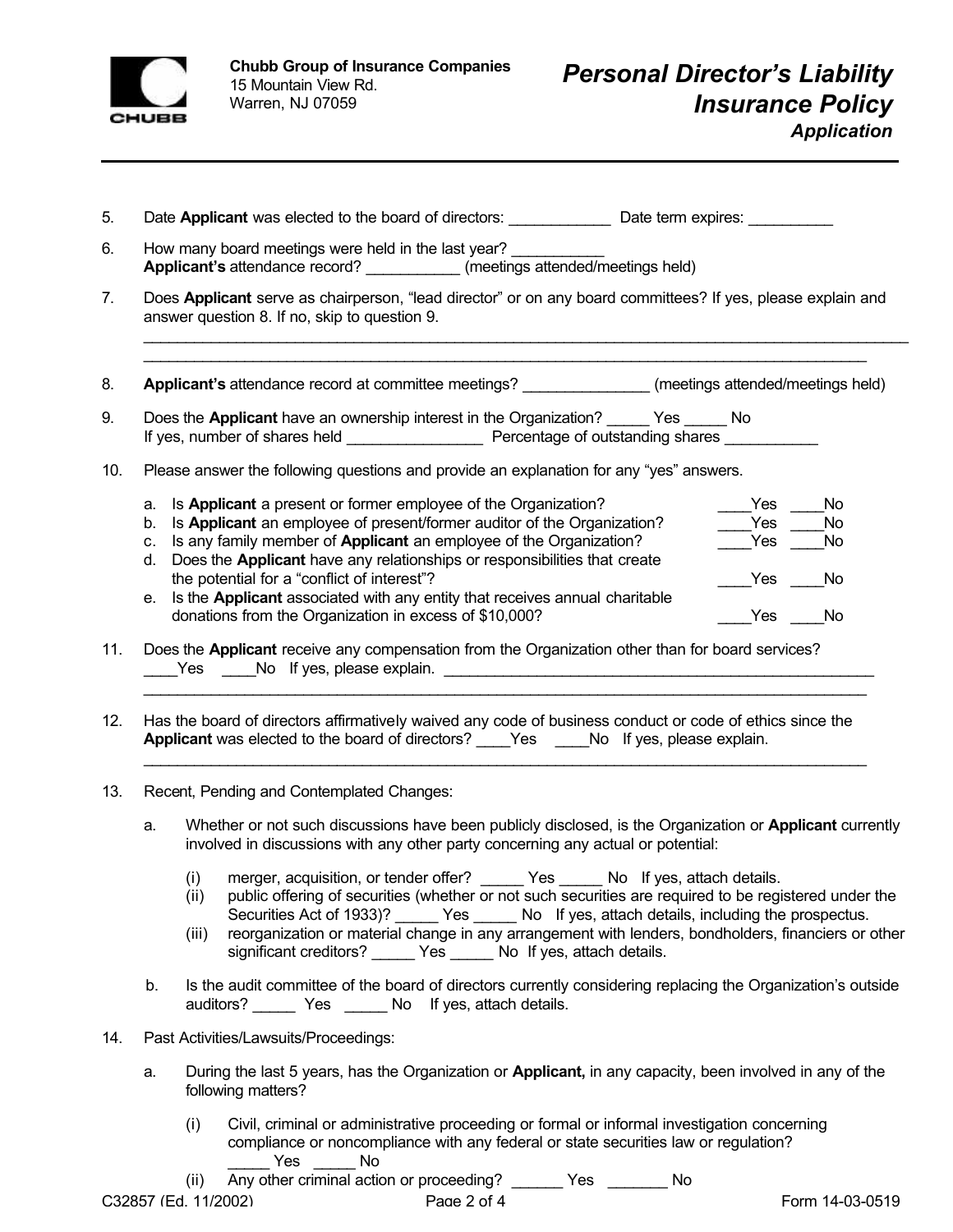

(iii) Class action, derivative suit or other representative proceeding? \_\_\_\_\_\_ Yes \_\_\_\_\_\_ No If yes to any of these, attach details.

b. Other than those identified in your response to Section 14(a), has any claim been brought at any time during the last 5 years against (i) the Organization or (ii) any **Applicant** in his or her capacity as a director or officer of any entity? \_\_\_\_\_\_Yes \_\_\_\_\_\_ No If yes, attach details.

### 15. Current Insurance:

Provide the following information with respect to any executive/directors and officers liability insurance coverage currently maintained by the Organization or by any **Applicant**:

| <b>Insurer</b> | Limits | <b>Retention</b> | <b>Policy Period</b> | <b>Policy Number</b> |
|----------------|--------|------------------|----------------------|----------------------|
|                |        |                  |                      |                      |
|                |        |                  |                      |                      |
|                |        |                  |                      |                      |
|                |        |                  |                      |                      |
|                |        |                  |                      |                      |

16. Representation: Prior Knowledge of Facts/Circumstances/Situations:

The **Applicant** is not aware of any fact, circumstance, or situation which he or she has reason to suppose might give rise to any claim that would fall within the scope of the proposed coverage, except: NONE or

Without prejudice to any other rights and remedies of the Company, **Applicant** understands and agrees that if any such fact, circumstance, or situation exists, whether or not disclosed in response to question 16, any claim or action arising from such fact, circumstance, or situation is excluded from coverage under any policy issued by the Company.

# **III. MATERIAL CHANGE:**

If there is any material change in the **Applicant's** answers in this Application before the policy inception date, **Applicant** must immediately notify the Company in writing, and any outstanding quotation may be modified or withdrawn.

## **IV. NOTICES:**

 

The **Applicant's** submission of this Application does not obligate the Company to issue, or the **Applicant** to purchase, a policy. The **Applicant** will be advised if the Application for coverage is accepted. The **Applicant** hereby authorizes the Company to make any inquiry in connection with this Application.

**Notice to Arkansas, Maryland, Minnesota and Ohio Applicants:** Any person who, with intent to defraud or knowing that he/she is facilitating a fraud against an insurer, submits an application or files a claim containing a false or deceptive statement is, or may be found to be, guilty of insurance fraud, which is a crime.

**Notice to Colorado Applicants:** It is unlawful to knowingly provide false, incomplete or misleading facts or information to an insurance company for the purpose of defrauding or attempting to defraud the company. Penalties may include imprisonment, fines, denial of insurance, and civil damages. Any insurance company or agent of an insurance company who knowingly provides false, incomplete, or misleading facts or information to a policy holder or claimant for the purpose of defrauding or attempting to defraud the policy holder or claimant with regard to a settlement or award payable from insurance proceeds shall be reported to the Colorado Division of Insurance within the Department of Regulatory agencies.

**Notice of District of Columbia, Maine, Tennessee and Virginia Applicants:** It is a crime to knowingly provide false,